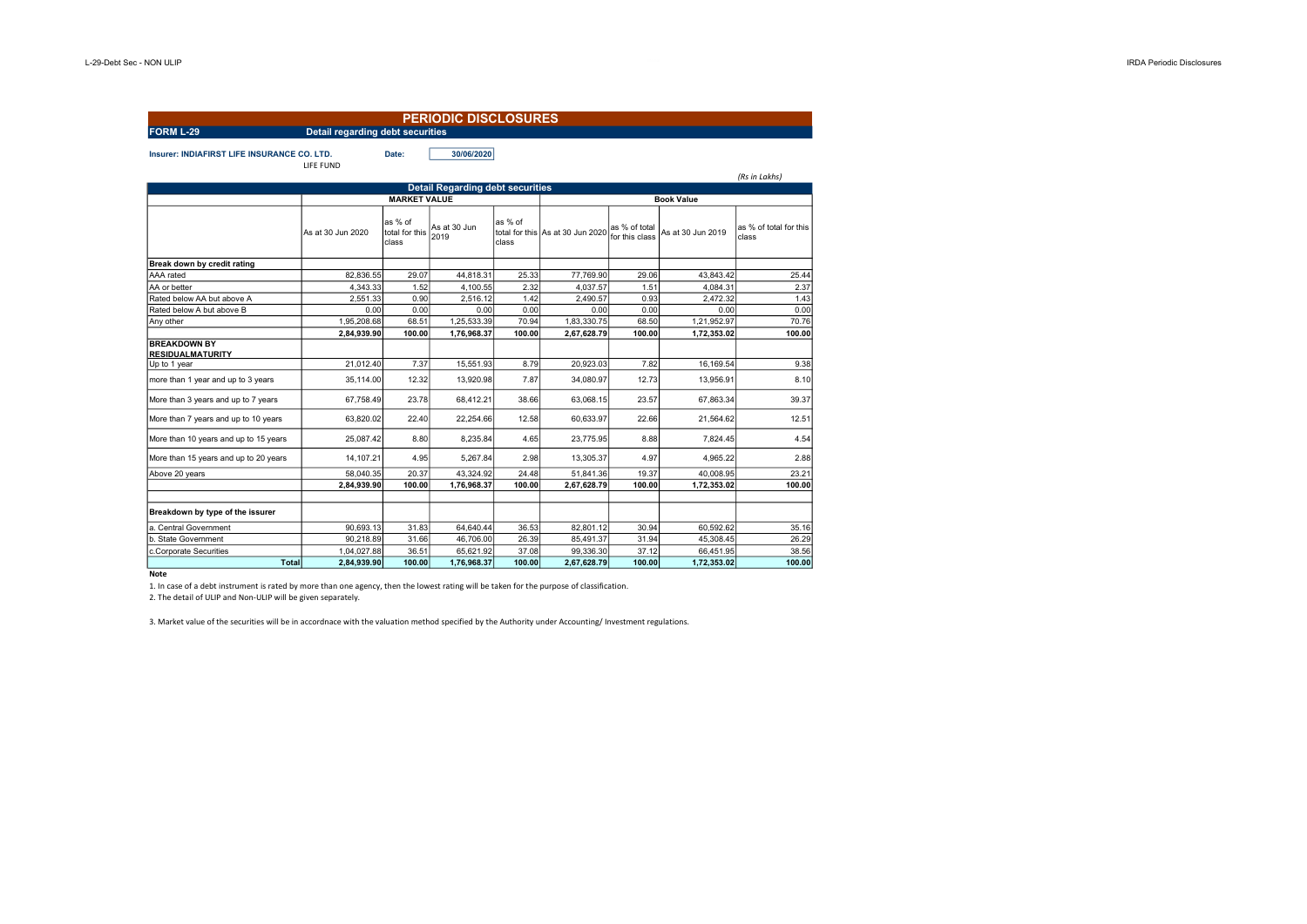|                                                    |                                   |                                 | <b>PERIODIC DISCLOSURES</b>             |                                    |                             |                       |                         |                                 |  |  |
|----------------------------------------------------|-----------------------------------|---------------------------------|-----------------------------------------|------------------------------------|-----------------------------|-----------------------|-------------------------|---------------------------------|--|--|
| <b>FORM L-29</b>                                   | Detail regarding debt securities  |                                 |                                         |                                    |                             |                       |                         |                                 |  |  |
| <b>Insurer: INDIAFIRST LIFE INSURANCE CO. LTD.</b> | PENSION AND GENERAL ANNUITY FUNDS | Date:                           | 30/06/2020                              |                                    |                             |                       |                         |                                 |  |  |
|                                                    |                                   |                                 | <b>Detail Regarding debt securities</b> |                                    |                             |                       |                         | (Rs in Lakhs)                   |  |  |
|                                                    |                                   | <b>MARKET VALUE</b>             |                                         | <b>Book Value</b>                  |                             |                       |                         |                                 |  |  |
|                                                    | As at 30 Jun 2020                 | as % of total<br>for this class | As at 30 Jun<br>2019                    | as % of<br>total for<br>this class | As at 30 Jun 2020 total for | as % of<br>this class | As at 30 Jun 2019       | as % of total<br>for this class |  |  |
| Break down by credit rating                        |                                   |                                 |                                         |                                    |                             |                       |                         |                                 |  |  |
| AAA rated                                          | 2,57,148.10                       | 33.29                           | 2,27,288.56                             | 35.78                              | 2,43,673.88                 | 33.45                 | 2,25,292.78             | 36.06                           |  |  |
| AA or better                                       | 39.305.52                         | 5.09                            | 49.047.08                               | 7.72                               | 37.342.73                   | 5.13                  | 48.853.17               | 7.82                            |  |  |
| Rated below AA but above A                         | 0.00                              | 0.00                            | 0.00                                    | 0.00                               | 0.00                        | 0.00                  | 0.00                    | 0.00                            |  |  |
| Rated below A but above B                          | 0.00                              | 0.00                            | 0.00                                    | 0.00                               | 0.00                        | 0.00                  | 0.00                    | 0.00                            |  |  |
| Any other                                          | 4,76,080.21                       | 61.63                           | 3,58,819.07                             | 56.49                              | 4,47,480.83                 | 61.43                 | 3,50,662.70             | 56.12                           |  |  |
| <b>BREAKDOWN BY</b><br><b>RESIDUALMATURITY</b>     | 7,72,533.84                       | 100.00                          | 6,35,154.72                             | 100.00                             | 7,28,497.45                 | 100.00                | 6,24,808.66             | 100.00                          |  |  |
| Up to 1 year                                       | 69,257.44                         | 8.96                            | 77,875.82                               | 12.26                              | 68,014.76                   | 9.34                  | 77,625.89               | 12.42                           |  |  |
| more than 1 year and up to 3 years                 | 2.16.017.89                       | 27.96                           | 1.28.463.10                             | 20.23                              | 2.04.192.42                 | 28.03                 | 1.27.493.06             | 20.41                           |  |  |
| More than 3 years and up to 7 years                | 2,70,286.50                       | 34.99                           | 2,77,030.97                             | 43.62                              | 2,53,970.37                 | 34.86                 | 2,73,615.27             | 43.79                           |  |  |
| More than 7 years and up to 10 years               | 1,46,032.07                       | 18.90                           | 94,833.07                               | 14.93                              | 1,38,083.61                 | 18.95                 | 92,039.07               | 14.73                           |  |  |
| More than 10 years and up to 15<br>years           | 48,269.19                         | 6.25                            | 36,901.67                               | 5.81                               | 43,876.73                   | 6.02                  | 35,207.47               | 5.63                            |  |  |
| More than 15 years and up to 20<br>vears           | 10,543.73                         | 1.36                            | 9,458.51                                | 1.49                               | 9,511.31                    | 1.31                  | 8.864.73                | 1.42                            |  |  |
| Above 20 years                                     | 12.127.01<br>7,72,533.84          | 1.57<br>100.00                  | 10.591.57<br>6,35,154.72                | 1.67<br>100.00                     | 10.848.24<br>7,28,497.45    | 1.49<br>100.00        | 9.963.18<br>6,24,808.66 | 1.59<br>100.00                  |  |  |
| Breakdown by type of the issurer                   |                                   |                                 |                                         |                                    |                             |                       |                         |                                 |  |  |
| a. Central Government                              | 2.24.795.51                       | 29.10                           | 1,60,705.74                             | 25.30                              | 2,11,642.89                 | 29.05                 | 1,56,741.70             | 25.09                           |  |  |
| b. State Government                                | 2,34,930.13                       | 30.41                           | 1,84,143.68                             | 28.99                              | 2,20,489.72                 | 30.27                 | 1,80,008.82             | 28.81                           |  |  |
| c.Corporate Securities                             | 3.12.808.19                       | 40.49                           | 2,90,305.30                             | 45.71                              | 2.96.364.83                 | 40.68                 | 2.88.058.14             | 46.10                           |  |  |
| Total                                              | 7,72,533.84                       | 100.00                          | 6,35,154.72                             | 100.00                             | 7,28,497.45                 | 100.00                | 6,24,808.66             | 100.00                          |  |  |

Note

1. In case of a debt instrument is rated by more than one agency, then the lowest rating will be taken for the purpose of classification.

2. The detail of ULIP and Non-ULIP will be given separately.

3. Market value of the securities will be in accordnace with the valuation method specified by the Authority under Accounting/ Investment regulations.